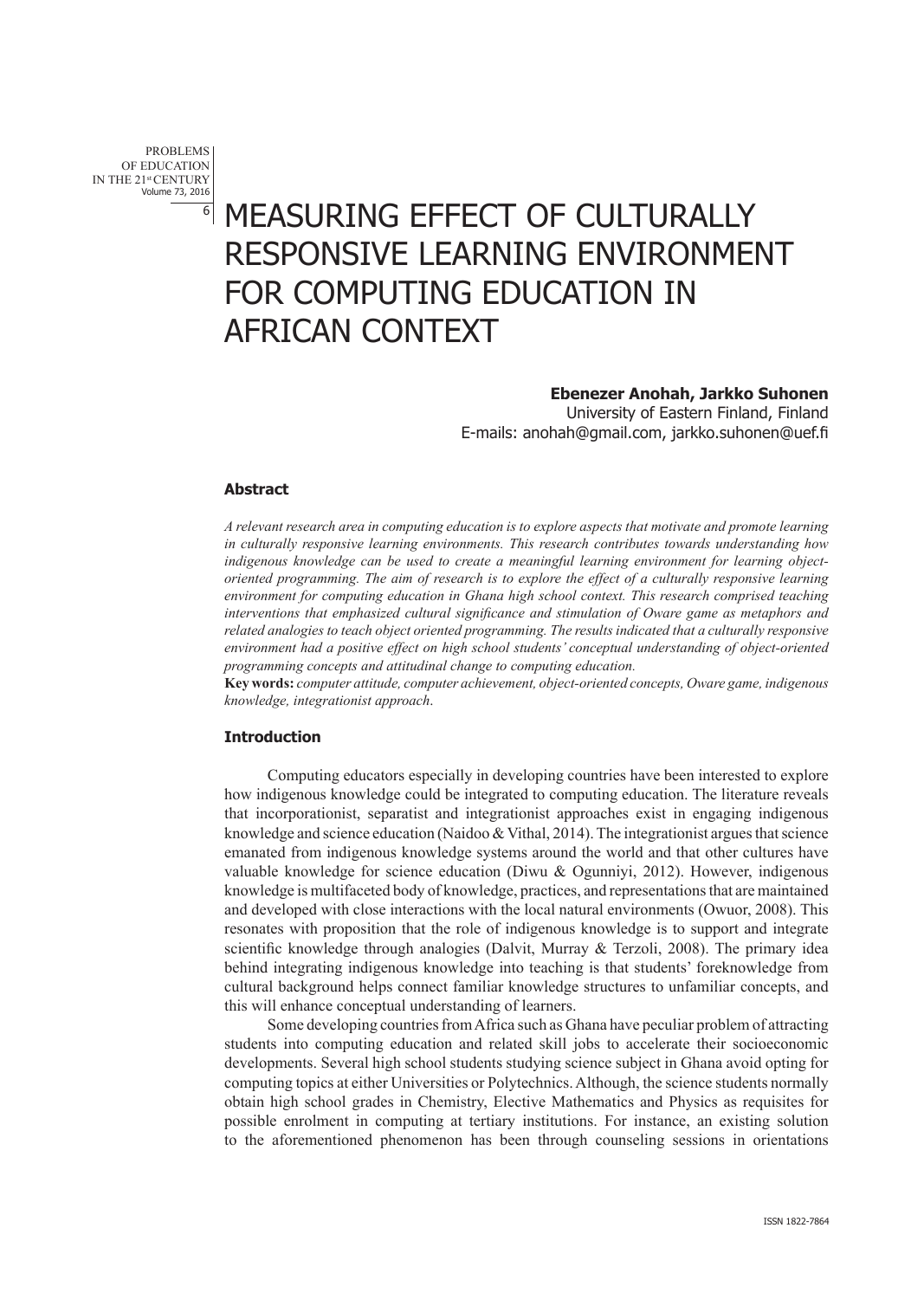> PROBLEMS OF EDUCATION IN THE 21st CENTURY<br>Volume 73, 2016 7

organized for fresh high school students that enlightened on career options in computing field. Nevertheless, this pedagogical approach does not include an opportunity for students to interact with computing concepts. For example, Margolis, Ryoo, Sandoval, Lee, Goode and Chapman (2012) suggest that high school is a critical time to engage students with computing to get them interested in related studies at higher education level.

The research adapted an integrationist approach (Naido & Vithal, 2014) by exploring the effect of the culturally responsive learning environment, designed based on an African indigenous game, towards students' conceptual understanding of object-oriented concepts in high school context in Ghana. Besides, the research wanted to explore the effect of the culturally responsive learning environment to students' computer attitudes, e.g. how they felt about computer technologies and related activities (Erdogan, 2009; Prokop, Tuncer & Chuda, 2007; Taysuz, 2010). Specifically, the research sought to explore the effect of culturally responsive learning environment for those students who had different intention to study computing after high school. We define intention to be the likelihood that a person will engage in a given behavior in a specific cultural and societal context (Ajzen & Fishbein, 1980; Lux, Kofler and Marques, 2010). As such, this research aims to measure the effect of culturally responsive learning environment to high school students' for computing education in Ghana context.

Research questions: (1) What was the effect of culturally computing environment on computer attitudes of high school students who had different intention towards computing studies after high school? (2) Were the high school students able to comprehend related analogies connecting object oriented paradigm and indigenous practices?

Research hypothesis: A culturally responsive learning environment had a significant effect on high school students' conceptual understanding of object-oriented programming concepts.

## *Culturally Responsive Learning Environment in Computing Education*

A *culturally responsive learning environment* embeds indigenous knowledge with scientific knowledge (Eglash, 2007). While indigenous and scientific knowledge cannot be completely harmonized, the leading idea behind the design of culturally responsive learning environments is to explore how the two systems can complement each other in a meaningful way (Breidlid, 2009). There is a pedagogical stance that computing concepts can be first introduced based on indigenous practices and then presented in a way that reflects western knowledge (Ilutsik, 2014; Kawagley 2006; Lipka & Ilutsik, 2014). Thus, the indigenous knowledge structures can be used to make the learning content more concrete and easier to understand based on learners' cultural background. There have been several studies, which investigate integration of Africa cultural heritage in computing education (Babbitt, Lachney, Bulley & Eglash, 2015; Eglash, Krishnammorthy, Sanchez & Woodbridge. 2011, Eglash, Gilbert & Foster, 2013). It has been shown that indigenous knowledge can be used to arouse interest, increase performances and attitudes of students towards computing (Eglash et al., 2011; de Beer and Whitelock, 2009). The indigenous knowledge systems can also be used to concretize the abstract nature of computing concepts (Owuor, 2008). For instance, Eglash, Krishnammorthy, Sanchez and Woodbridge (2011) used fractal stimulation to create Koch curve. Similarly, they used cultural significance of logarithmic curves in Adinkra symbols as research intervention to teach geometric transformations and Cartesian planes. Other uses of indigenous knowledge include reconfiguring the students' relations between culture and technology (Eglash, 2007) and creating a safe learning environment for underrepresented learners (Eugene and Gilbert, 2008).

This research use Ghanaian Oware board game to connect indigenous knowledge system into computing education. The Ghanaian Oware board is an instance of African sowing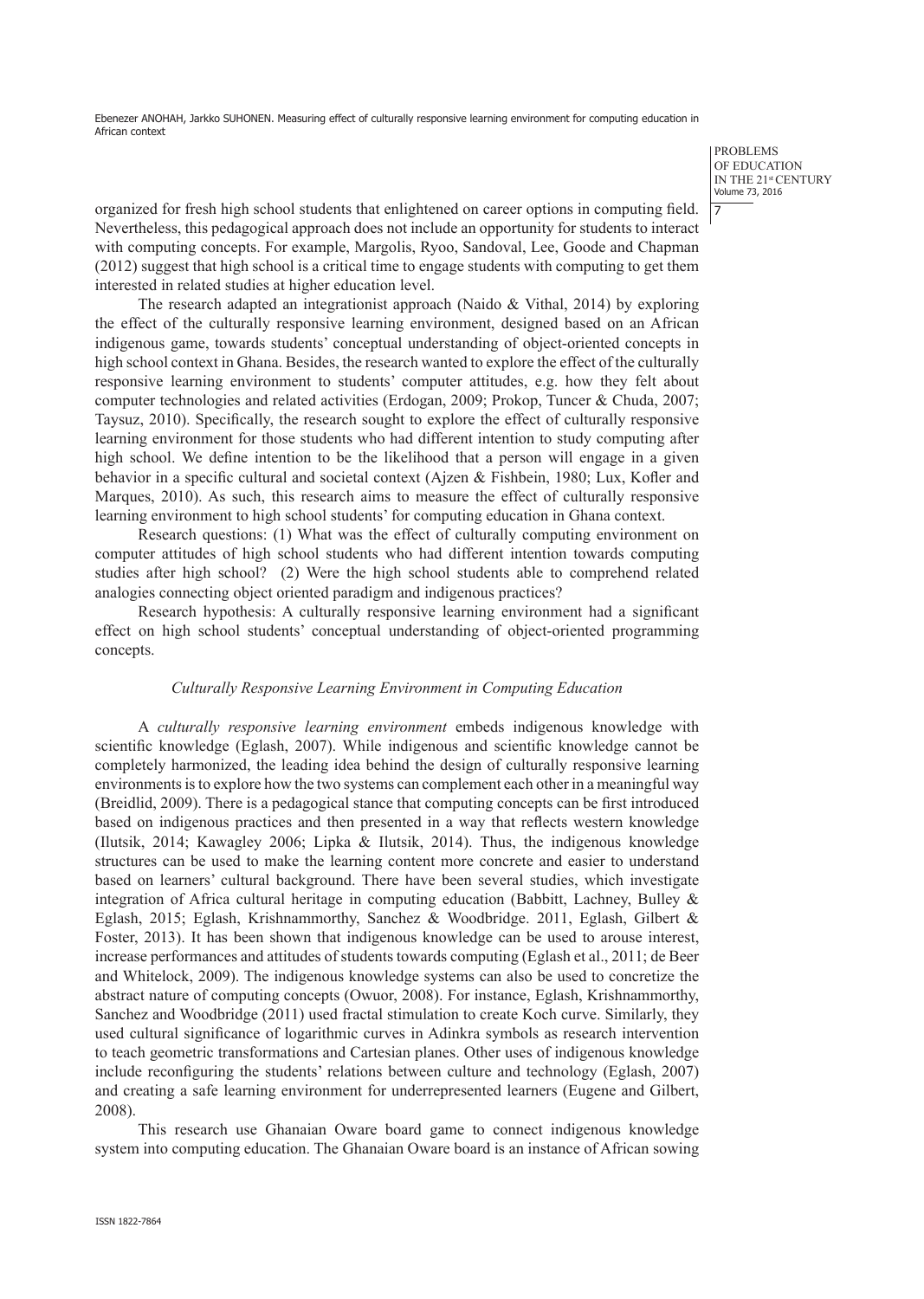PROBLEMS OF EDUCATION IN THE 21<sup>st</sup> CENTURY<br>Volume 73, 2016  $\overline{8}$ 

games and has lots of indigenous practices that resonate with computing concepts. During the preceding colonial era there was a myth among Africans that the counting valuable possessions will lead to their destruction (Zaslavsky, 1999). To circumvent this taboo, counting of events or properties was indirectly done by setting up a device such as Oware board (Zaslavsky, 1999). Traditionally, African time management depended on nature itself as the clock to count events. The actual number of days was not important, since a year was not calculated in terms of mathematical days but rather in terms of events. For instance, there was the month of the first rains, the weeding month, the beans harvest, the hunting month and raining month again (Zaslavsky, 1999). The reoccurring of some months in these events suggests cyclical nature of African time concept. The sequence of events in African time management have association with counting numbers 1,2,3,4, which are counting numbers greater than zero. Since the year differs in mathematical length, numerical calendars were both impossible and meaningless in traditional African life.

Meanwhile, object-oriented concepts are used to model and represent real world entities and their interactions (Poo, Kiong & Ashok, 2007). For example, Oware board game can be used as a cultural artifact for modeling basic-oriented concepts. The Oware board is a two player game. The game is played using 12 "pits" and 48 marbles. A player scoops marbles or seeds from pit and drops them one by one in counterclockwise or anti-clockwise movement. Each player has extra home pit for storing captured marbles. Connectedly, Oware board stands for modeling object-oriented paradigm that has class of players and pits with similar attributes and methods. Attributes of these objects may have different states. However, Oware class board constructs have common operations (methods) such as *getMoves (), makeMove (move), evaluate (player), currentPlayer () and isGameOver ()*. These methods then emphasize the message passing and expressions, statements and control flow mechanisms. Instantiation of pit and player objects allows static main method to send messages to the common operations for display of feedback. The concept of initialization constructor ensures perpetual display of the Oware board interface as well as resetting of the game with four marbles in each pit. The Oware game emphasizes counting numbers up to 48 and represents integers as a primitive type. The four starting marbles in each pit change as the game progresses and demonstrate variables in computing education. Besides, the state of values in each pit on the board can be considered as arrays with varying storage of numbers.

## **Research Methodology**

#### *General Background of Research*

Mfantsipim High School in Ghana was selected for this research because of researchers' accessibility to the school and well equipped nature of the computer laboratory for the research. Altogether thirty-one (31) participants from diverse ethnic groups (Akan, Ewe and Ga) participated in the research. All participants were adults of ages between 18 to 20 years. The participants were science students whose elective subjects were Chemistry, Physics, Elective Mathematics and Biology. Besides, all schools in Ghana offer Information and Communication Technology as core subjects in the high school education curriculum. However, programming concepts were not part of their standard school curriculum.

A sample is regarded as the segment of the population that is selected for research. In this respect, thirty-one (31) high school Science students at Mfantsipim School form the sample of the experimental design. A convenience sampling technique was used to select Mfantsipim School for the experimental research. This was because a class of science students of Mfantispim School volunteered to participate in the research and most importantly due to the computer laboratory accessibility to the researchers.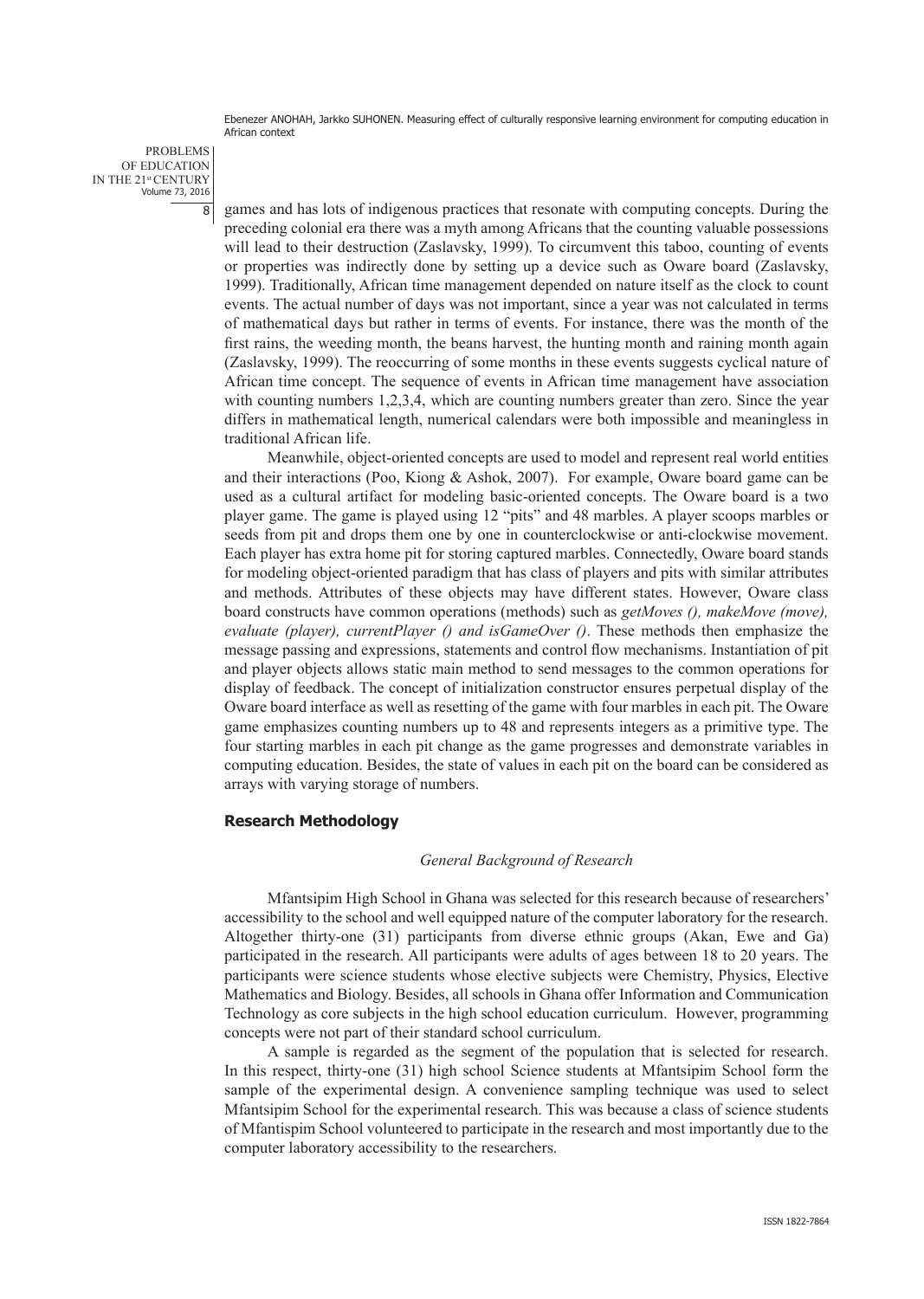#### *Instrument and Procedures*

PROBLEMS OF EDUCATION IN THE 21st CENTURY<br>Volume 73, 2016 9

The research used *one group pretest-posttest experimental design*, which enabled us to compare the results of questionnaires before and after a teaching experiment (Kirk, 1982). The teaching experiment was done in an eight-week introductory Java programming course covered topic such as primitive types, class constructs, definition of instances and methods, object instantiation, messaging passing and expressions, statements and control flow mechanisms. During research experiment, the cultural significance of the Oware game was emphasized to participants, which was followed by reinforcement of indigenous practices with simulation of the sowing game (Gifford, Bley, Ajayi and Thompson, 2008). The Oware game options allowed configuration from three playing modes: (1) computer plays computer, (2) computer plays human and (3) human plays human. Besides, the players could opt for number of seeds/marbles per pit in the Oware game. The computer against students playing mode was mainly used in the experiment. After the stimulation, the Oware game was introduced as a conceptual model for object-oriented concepts, which emphasized, for example, counterclockwise movements as loops, pits that represented arrays, seeds as variables, and methods of picking and sowing seeds. Finally, Jeliot visualization environment was used when introducing basic Java object oriented programming concepts to students (Sutinen & Vesisenaho, 2006).

The pretest questionnaire was administrated before the object-oriented programming course. The first part of the pretest questionnaire included a question (The "Sure" group and "Not Sure" group) about students' interest to study computing at the higher education level. The second section of the pretest questionnaire, titled Computer Attitudes, dealt with students' attitudes towards computers, which included a set of claims which were answered using a Five-point Likert scale*, where 1 = strongly disagree, 2 = disagree, 3 = don't know, 4 = agree, 5 = strongly agree.* In the third section of the pretest questionnaire, titled Conceptual Understanding of Object-oriented Concepts, the students first answered a set of questions about object-oriented programming with dichotomous choices from  $I = no$  to  $2 = yes$ . In the follow up question, the students were asked to indicate the certainty or uncertainty of their answer to the object-oriented programming questions using a three-point scale, *where*  $I = uncertainty$ *, 2 =*  $\frac{1}{I}$ *certain, 3 = completely certain*. Several researchers have adopted the same strategy of using a follow up question measuring responses on numerical certainty scale (Li & Mattson, 1995; Johannesson, Liljas & Johansson, 1998; Champ & Bishop, 2001). Loomis and Ekstrand (1998) found statistically significant, positive relationship between certainty scores and respondents' prior knowledge.

After the course, the posttest questionnaire was administered to students, which consisted of three parts. The first, second and third parts of the posttest questionnaire were the same intention type, computer attitude and understanding of object-oriented concept questions in the pretest questionnaire. However, the final section of the posttest questionnaire (Assimilation of Object-oriented Programming) sought for students' analogical reasoning about Oware game as conceptual model for object oriented programming. As such, the students answered to a set of claims related to analogies between Oware game and computing concepts using a Five-point Likert Scale, *where 1* = *strongly disagree, 2* = *disagree, 3* = *don't know, 4* = *agree, 5* = *strongly agree*.

## *Data Analysis*

The research analyzed reliabilities of the questionnaires. Negatively worded items were reversed coded on the questionnaires before reliability analysis. The Cronbach alpha for the internal consistencies of subscales in our research was 0.736 for Computer Attitude, 0.994 for Object-oriented concepts and 0.957 for Indigenous Object-oriented concepts. This meant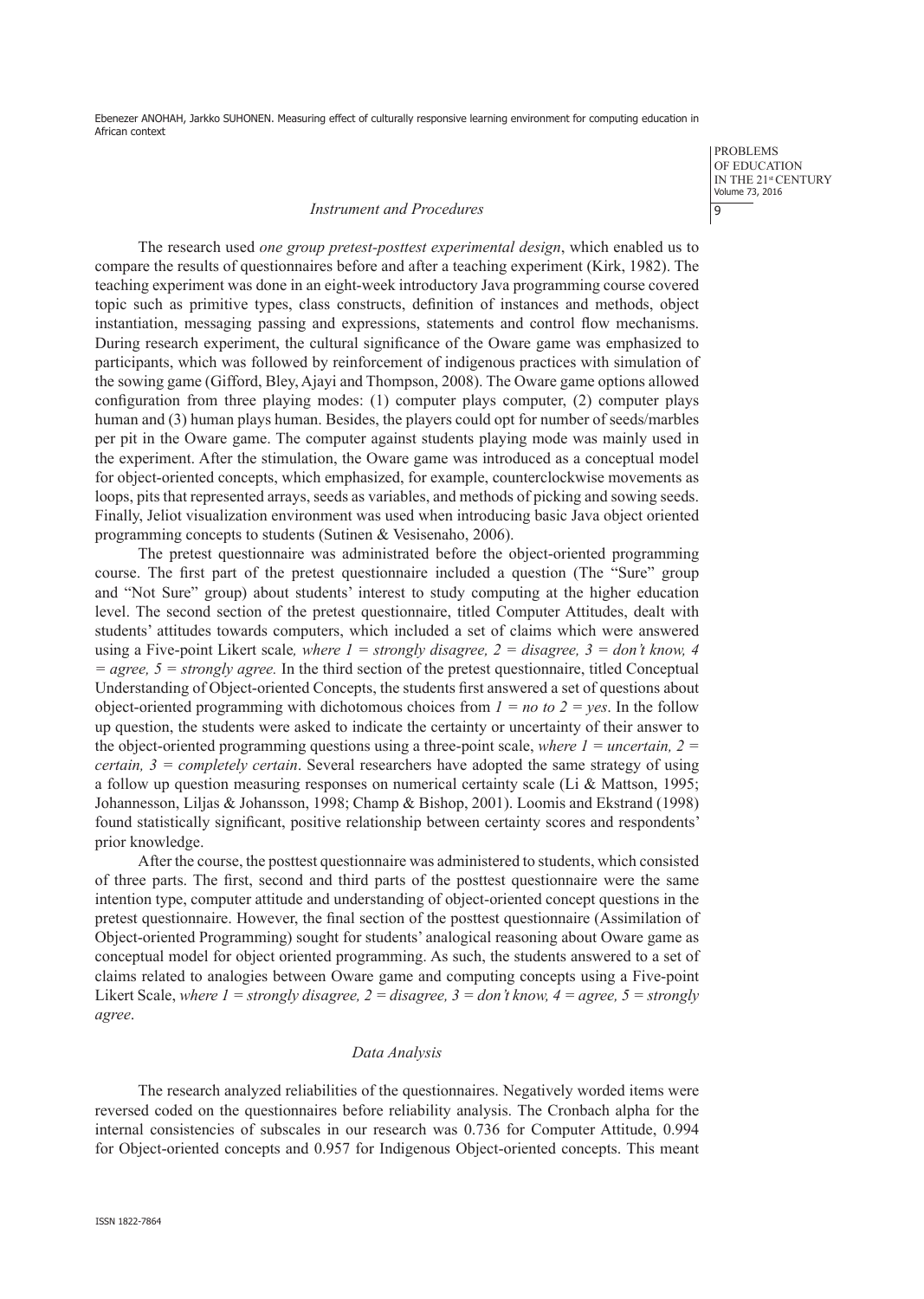PROBLEMS OF EDUCATION IN THE 21<sup>st</sup> CENTURY<br>Volume 73, 2016 10

that the lowest reliability still falls within the contestable range of Cronbach alpha levels from 0.50 to 0.77 in literature (Rhoads & Hubele, 2000). On the whole, the reliability coefficient values showed that students seemed to have understood the questions on the questionnaires and responded consistently.

# **Results of Research**

#### *Computer Attitudes*

In the first part of the pretest questionnaire, 15 students indicated that they had an intention (the "Sure" group") to study computing after high school, while 16 students stated that they had no intention (the "Not Sure group") to study computing at higher education level. Table 1 summarizes the students' answers related to computer attitudes before and after the experiment. The results are divided according to the students' intention to study computing after high school.

# **Table 1. Students' responses to computer attitudes before/after teaching experiment based on intention types (Mean).**

|                                                                                                    | <b>Students' intention types</b> |       |               |       |
|----------------------------------------------------------------------------------------------------|----------------------------------|-------|---------------|-------|
|                                                                                                    | <b>Not Sure</b>                  |       | <b>Sure</b>   |       |
| <b>Item Description</b>                                                                            | <b>Before</b>                    | After | <b>Before</b> | After |
| <b>COMPUTER ATTITUDES</b>                                                                          |                                  |       |               |       |
| 3.1 People who like computers are often odd                                                        | 4.87                             | 1.40  | 1.60          | 1.07  |
| 3.2 Working with math problem on a computer is fun                                                 | 3.20                             | 4.93  | 4.60          | 4.67  |
| 3.3 It is easy to get tired of using a computer                                                    | 4.07                             | 4.07  | 1.47          | 1.13  |
| 3.4 Researching computer science in high school would be a good idea                               | 3.00                             | 4.60  | 4.27          | 4.27  |
| 3.5 People who use computers their jobs are the only people who need<br>to research about computer | 4.20                             | 4.20  | 4.80          | 4.80  |
| 3.6 Learning about computers is interesting                                                        | 4.87                             | 4.87  | 4.80          | 4.87  |
| 3.7 School would be a better place without computers                                               | 3.87                             | 1.73  | 1.13          | 1.20  |
| 3.8 I enjoy using a computer                                                                       | 4.87                             | 4.87  | 4.80          | 4.87  |
| 3.9 Computers are boring                                                                           | 4.07                             | 1.40  | 1.73          | 1.20  |
| 4.0 Working on a computer is a good way to spend spare time                                        | 4.87                             | 4.87  | 4.33          | 4.80  |
| 4.1 Using a computer becomes boring after about a half hour                                        | 4.27                             | 2.27  | 1.80          | 1.07  |
| 4.2 Learning about computers is something I can do without                                         | 4.20                             | 1.73  | 1.53          | 1.07  |
| 4.3 Computers are not exciting                                                                     | 4.07                             | 2.20  | 1.60          | 1.07  |
| 4.4 Researching about computer is a waste of time                                                  | 3.07                             | 2.40  | 1.20          | 1.07  |
| 4.5 It's fun to figure out how computers work                                                      | 4.07                             | 4.07  | 4.40          | 4.40  |
| 4.6 Computers help people to think                                                                 | 2.40                             | 2.40  | 3.27          | 3.87  |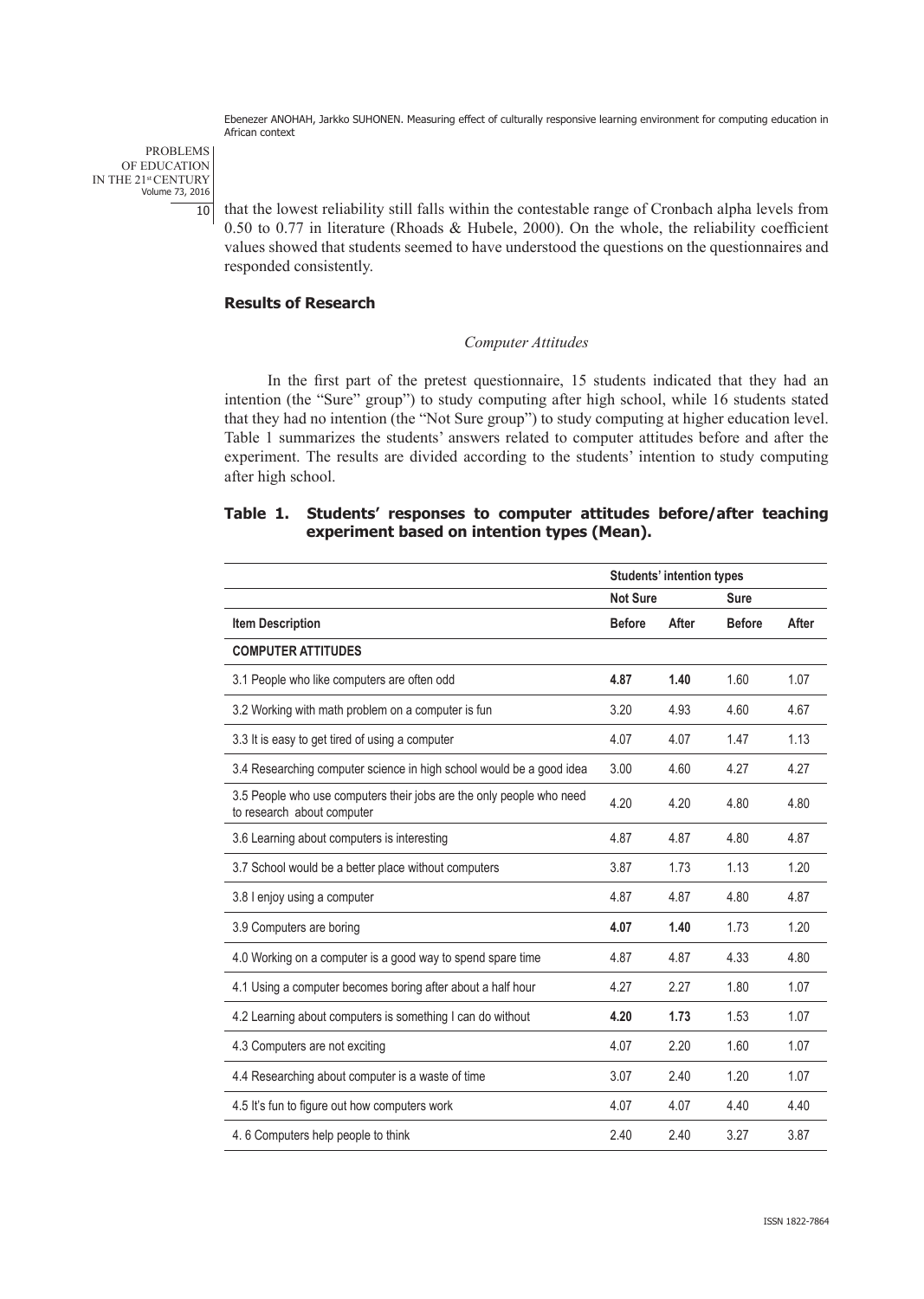> PROBLEMS OF EDUCATION IN THE 21st CENTURY<br>Volume 73, 2016

11

| 4.7 Classroom discussions about the use of computers in society are not<br>waste time               | 2.93 | 4.80 | 4.60 | 4.60 |
|-----------------------------------------------------------------------------------------------------|------|------|------|------|
| 4.8 Researching about the history of computer is boring                                             | 1.93 | 1.93 | 1.47 | 1.07 |
| 4.9 Learning about the different uses of computers is interesting                                   | 3.13 | 4.60 | 4.73 | 4.73 |
| 5.0 Regarding talking about how computers might be used in the future<br>is boring                  | 2.87 | 2.13 | 1.27 | 1.07 |
| 5.1 Learning about the development of computers is interesting                                      | 3.80 | 3.80 | 4.87 | 4.93 |
| 5.2 Learning to program a computer is something I can do without                                    | 3.00 | 1.27 | 1.53 | 1.47 |
| 5.3 Learning about computer hardware and software is fun                                            | 3.60 | 3.60 | 4.60 | 4.73 |
| 5.4 I enjoying learning about how computers are used in our daily lives                             | 2.47 | 4.60 | 4.60 | 4.93 |
| 5.5 Researching about the uses and misuses of computers will help me<br>be more responsible citizen | 3.13 | 4.47 | 4.27 | 4.87 |
| 5.6 I wish I had more time to use computers in school                                               | 3.87 | 3.87 | 4.67 | 4.93 |

As seen in Table 1, the culturally responsive learning environment had a positive effect on the computer attitudes of those students who were "Not Sure" about computing studies at the higher education level. For example, after the experiment their opinion regarding people who liked computers changed. Again, the students in the "Not Sure" group had a different view regarding the excitement of the computers. Before the experiment, the student in the "Not sure" group thought that computers were boring. Then after the experiment they thought that computers were not boring. Besides, they would appreciate if computer science was made an additional elective subject in the high school curriculum. We have used bold formatting in Table 1 to indicate the most interesting results related to computer attitude questionnaire.

## *Conceptual Understanding of Object-Oriented Concepts*

Table 2 summarizes the participants' responses to the questionnaire section Conceptual Understanding of Object-Oriented Concept before and after the experiment.

## **Table 2. Students' conceptual understanding to object-oriented concepts (counts).**

|                                                                                                                                  |               | <b>Responses</b> |                |                |          |    |          |              |
|----------------------------------------------------------------------------------------------------------------------------------|---------------|------------------|----------------|----------------|----------|----|----------|--------------|
|                                                                                                                                  | <b>Before</b> |                  |                |                | After    |    |          |              |
|                                                                                                                                  | Yes           |                  | No             |                | Yes      |    | No       |              |
| <b>Items</b>                                                                                                                     | UC            | C                | UC             | C              | UC       | C  | UC       | C            |
| 8.1 Object is experienced as a model of some real work<br>phenomenon that is intractable                                         | 20            | 5                | 3              | 2              | 1        | 27 |          |              |
| 8.2 Class is experienced as a description of attributes<br>and methods of the object as a model of some real world<br>phenomenon | 14            | 3                | 5              | 8              | 1        | 28 | $\Omega$ |              |
| 8.3 Methods call should specify object identifier, a method<br>name and arguments                                                | 16            | 5                | 4              | 5              | $\Omega$ | 28 | 1        |              |
| 8.4 Object from the same class share the same definition of<br>attributes and methods                                            | 21            | 5                | $\mathfrak{p}$ | $\mathfrak{p}$ | $\Omega$ | 29 | $\Omega$ |              |
| 8.5 Object methods are operations or behaviors                                                                                   | 13            | 6                | 7              | 4              | 0        | 30 | 0        | $\mathbf{0}$ |
| 8.6 Objects are created from class                                                                                               | 21            | 2                | 5              | 2              | 0        | 29 | 0        |              |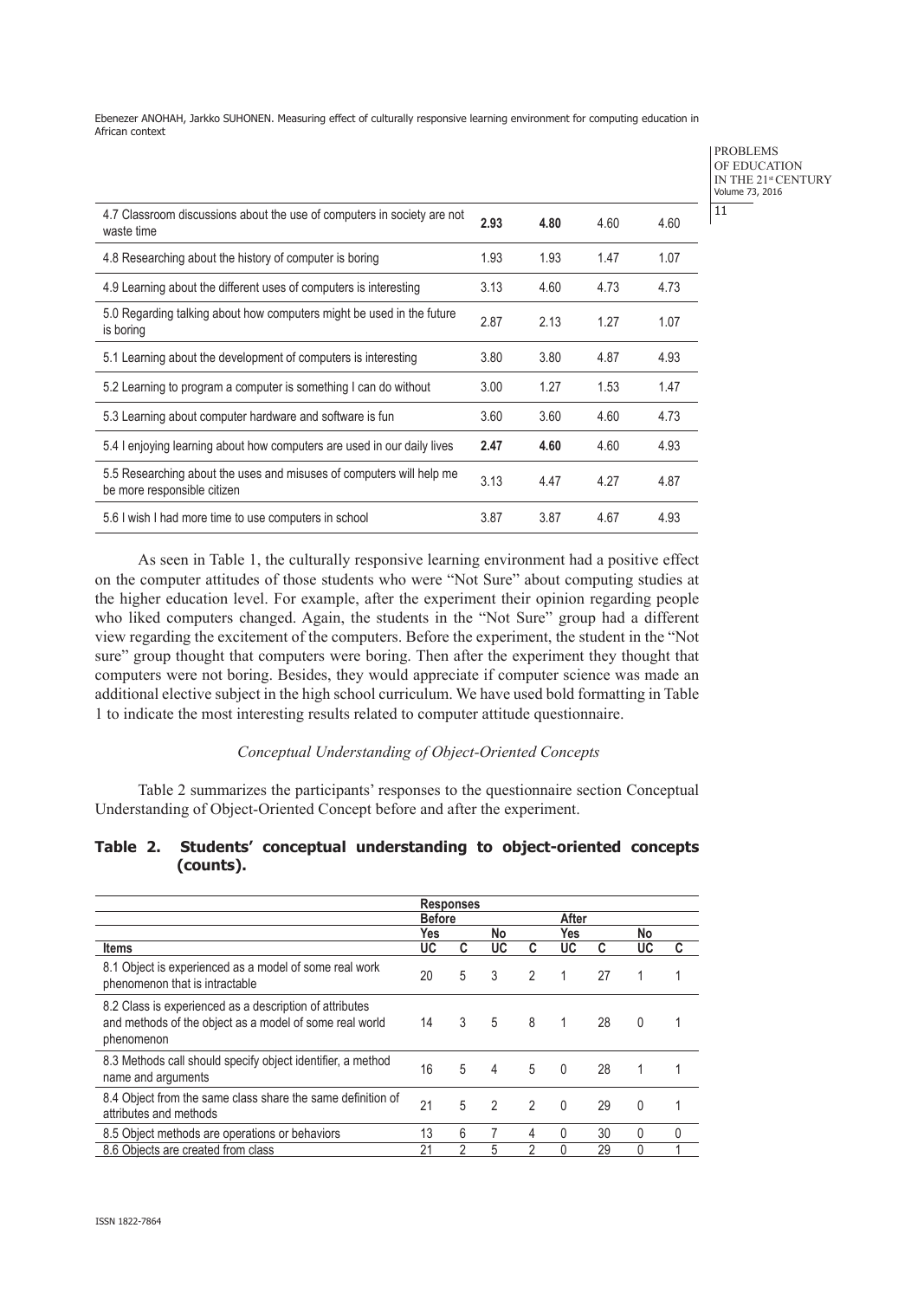PROBLEMS OF EDUCATION IN THE 21<sup>st</sup> CENTURY<br>Volume 73, 2016

12

| 8.7 Object instances are individuals with their own state                           | 15  | 8  |    | 6        |              | 28  | 0             |          |
|-------------------------------------------------------------------------------------|-----|----|----|----------|--------------|-----|---------------|----------|
| 8.8 Objects from the same class many not have the same<br>attributes                | 17  | 11 |    |          | $\mathbf{0}$ | 29  | 0             | 1        |
| 8.9 Objects from the same class share definition of attrib-<br>utes and methods     | 17  | 5  | 3  | 5        | $\mathbf{0}$ | 30  | $\Omega$      | $\Omega$ |
| 9.0 Objects from the same class may not have the same<br>attributes values          | 16  | 13 | 1  | $\Omega$ | 0            | 29  | $\Omega$      |          |
| 9.1 Methods is a set of operation executed by an object<br>upon the receipt of call | 18  | 10 | 1  | 1        | $\Omega$     | 29  | 0             | 1        |
| 9.2 conditional statements allow for conditions to be<br>executed                   | 20  | 5  | 1  | 4        | $\Omega$     | 29  | $\Omega$      | 4        |
| <b>Totals Number of Responses</b>                                                   | 208 | 78 | 34 | 40       | 3            | 345 | $\mathcal{P}$ | 10       |
| Note: UC = Uncertain: C = Certain                                                   |     |    |    |          |              |     |               |          |

To prepare contingency table for Pearson's Chi Square statistical procedure, all "Yes" responses on the subscale associated with "Uncertainty" were recoded as "No" responses. On the other hand, "Yes" responses associated with "Certainty" and "Completely Certainty" were recoded as "Yes" responses. Nevertheless, "No" responses regardless of association with "Uncertainty", "Certainty" and "Completely Certainty were recoded as "No" responses. Table 3 shows contingency table to ensure that assumptions for Pearson's Chi Square test are observed. According to Field et al. (2009), for the Pearson's Chi Square to be meaningful it is imperative that expected frequencies in each cell should be greater than 5. Therefore, the contingency table meets the assumptions for Pearson's chi square test.

# **Table 3. Statistical contingency table of dichotomous responses to object oriented paradigm for all students.**

|                                                | <b>Responses</b> |               |       |       |
|------------------------------------------------|------------------|---------------|-------|-------|
|                                                |                  | <b>Before</b> | After | Total |
| Conceptual change of object-oriented knowledge | Yes              | 78            | 345   | 423   |
|                                                | <b>No</b>        | 282           | 15    | 297   |
|                                                | Total            | 360           | 360   | 720   |

Moreover, the statistical significance for the dichotomous responses was tested with a two-tailed Pearson's Chi-Square test. The test showed that there was a significant difference between pretest- and posttest-questionnaire knowledge about the basic object oriented concepts at chi-square statistic of (1) = 408.60, df =1,  $p < 0.001$ . Besides, for df=1 the critical values are 3.84 ( $p<0.05$ ) and 6.63 ( $p<0.1$ ) and so the observed chi-square statistic is bigger than these values and significant at p<0.001. The SPSS output also tells researchers that Cramer's statistic is 0,753 out of possible maximum value of 1, which represents large strength of association between the pretest and posttest dichotomous responses on students' conceptual understanding about basic objects -oriented concepts. Again, the significant findings from the contingency table reflect the fact that about 93% of the subjects did not have correct understanding about object oriented concepts and 21% somehow had idea, while after the experiment about 93% of the subjects' understood correctly object oriented concepts and only 5% did not understand them correctly as seen in Figures 1 and 2.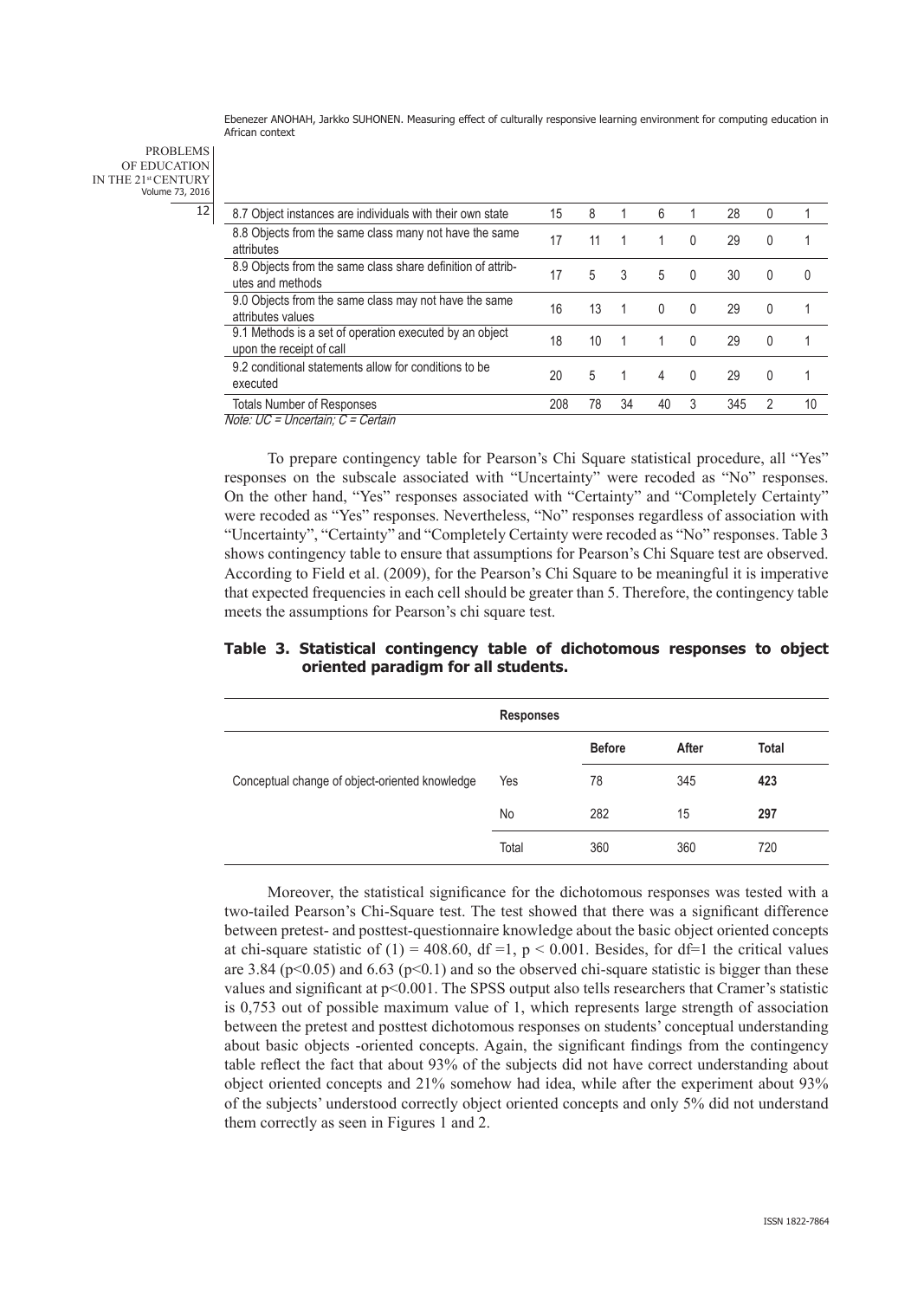

# **Figure 1: Students` understanding to object oriented concepts before experiment.**



# **Figure 2: Students` understanding to object oriented concepts after experiment.**

# *Assimilation of Basic Object-Oriented Programming Concepts*

The only posttest questionnaire subscale without corresponding pretest elicits ordinal responses regarding the assimilation of basic object-oriented programming concepts. As seen in Table 4, the majority of the students demonstrated good understanding of the analogies between Oware board game and basic object-oriented concepts.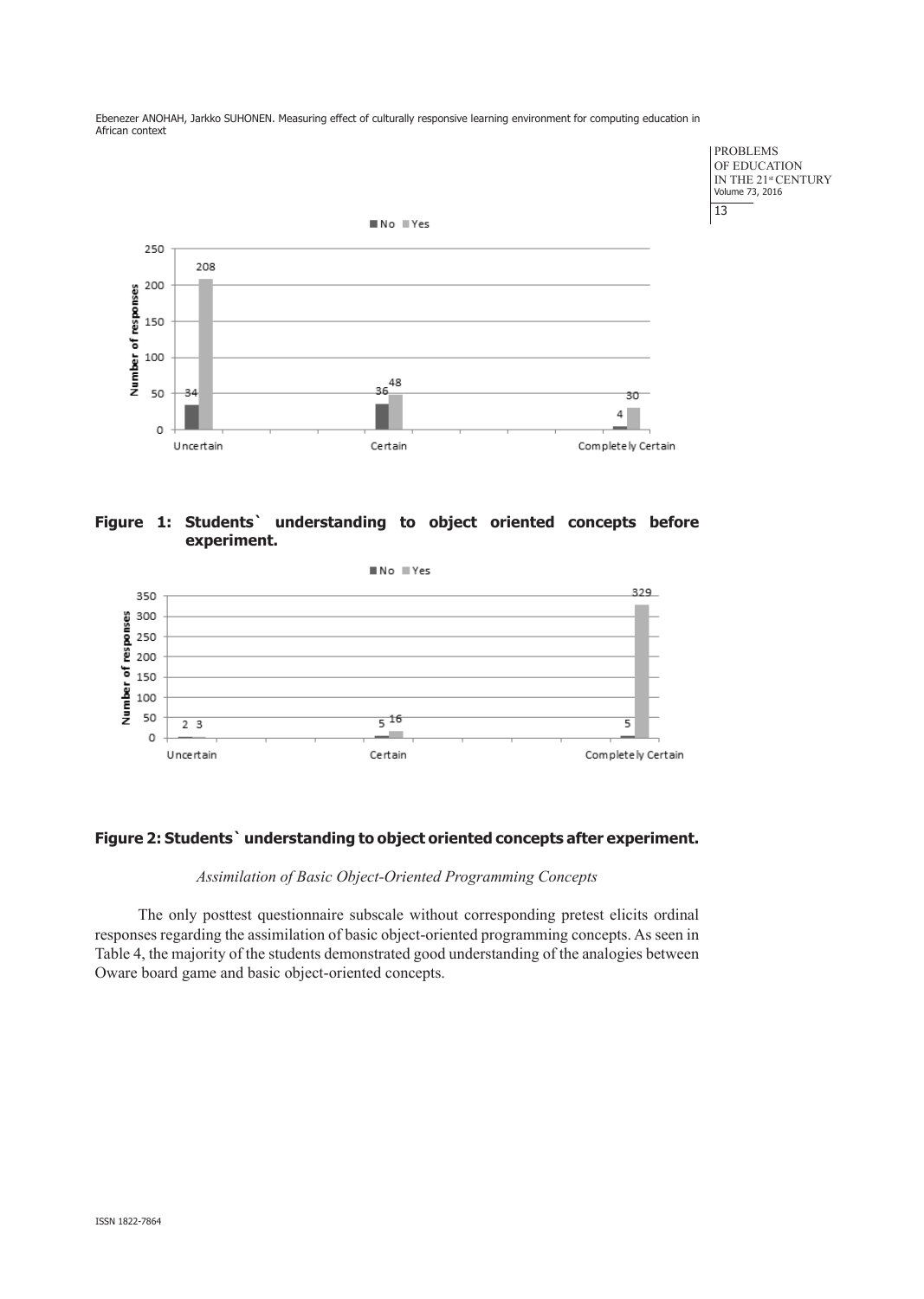PROBLEMS OF EDUCATION IN THE 21<sup>st</sup> CENTURY<br>Volume 73, 2016 14

# **Table 4. All students' responses to object-oriented indigenous knowledge.**

| Item description                                                   | <b>Mean</b> | <b>Standard Deviation</b> |
|--------------------------------------------------------------------|-------------|---------------------------|
| Pits in sowing game represent memory location for variables        | 4.53        | 0.507                     |
| Marbles of sowing game mimic array of variables                    | 4.56        | 0.773                     |
| Sowing board represents an object with attributes                  | 4.66        | 0.479                     |
| The countermovement of playing in sowing game resonate with loops  | 4.93        | 0.253                     |
| The act of picking marbles from a pit represent an event           | 4.03        | 0.319                     |
| The act of placing a marble in a pit represent an event            | 4.06        | 0.739                     |
| The rules in sowing games represent conditionals                   | 4.83        | 0.530                     |
| Sowing game has 12 pits and 4 marbles in each                      | 4.90        | 0.305                     |
| Sowing game has two storing pits at right hand side of each player | 4.93        | 0.253                     |
| Sowing game has 6 pits at each side of a player                    | 4.86        | 0.345                     |
| The sowing game was able to motivate me                            | 4.83        | 0.379                     |

#### **Discussion**

The research explored effects of culturally responsive learning environment upon high school students' computer attitudes, analogical reasoning, and conceptual understanding of object-oriented programming in Ghanaian high school context. The results show variations in computer attitudes of the students who had different intentions towards computer studies. Again, those students who were sure about future computer studies had stable and positive computer attitudes. On the contrary, students who were not sure about future computer studies positively changed their computer attitudes after being exposed to culturally responsive learning environment. Also, the high school students participating to the experiment showed understanding about analogical reasoning between indigenous practices and object oriented concepts. The stated hypothesis emphasized that learning object-oriented programming in culturally responsive learning environment had a significant effect on high school students' conceptual understanding of object-oriented concept. The hypothesis was accepted with Chisquare statistic of 408.60 bigger than critical values at  $df=1$  and significant at  $p<0.001$ . We can conclude that those students who had positive attitudes towards culturally responsive learning environment attain significantly high conceptual understanding and analogies in object oriented programing regardless of their intention types. The results partly confirm the findings that positive computer attitude is related to computing achievement of students (Eglash, Krishnammorthy, Sanchez & Woodbridge, 2011; Eglash, Gilbert & Foster, 2013). Similarly, the results are consistent with the conclusion that indigenous technologies are built on metaphors and analogies that may not exist or may have different connotations outside their respective communities (Sutinen & Vesisenaho, 2006; Tedre, Sutinen, Kahkonen & Kommers, 2006). As such, indigenous knowledge can be integrated into computing education providing metaphors to support teaching and learning (Dalvit, 2008). Indigenous knowledge systems have rich cultural heritage to support culturally responsive computing education in developing countries from Africa.

#### *Reliability and Validation*

The design of the questionnaires was largely inspired by an instrument developed by Bear, Richards and Lancaster (1987) and Rew, Becker, Cookston, Khosopour and Martinez (2003). Bath County Computer Attitude Scale assesses attitudes towards computers in areas of computer aided instruction, programming and technical issues, social issues and computer history (Moroz & Nash, 1997). Ajzen and Fishbein (1977) argue that by understanding attitudes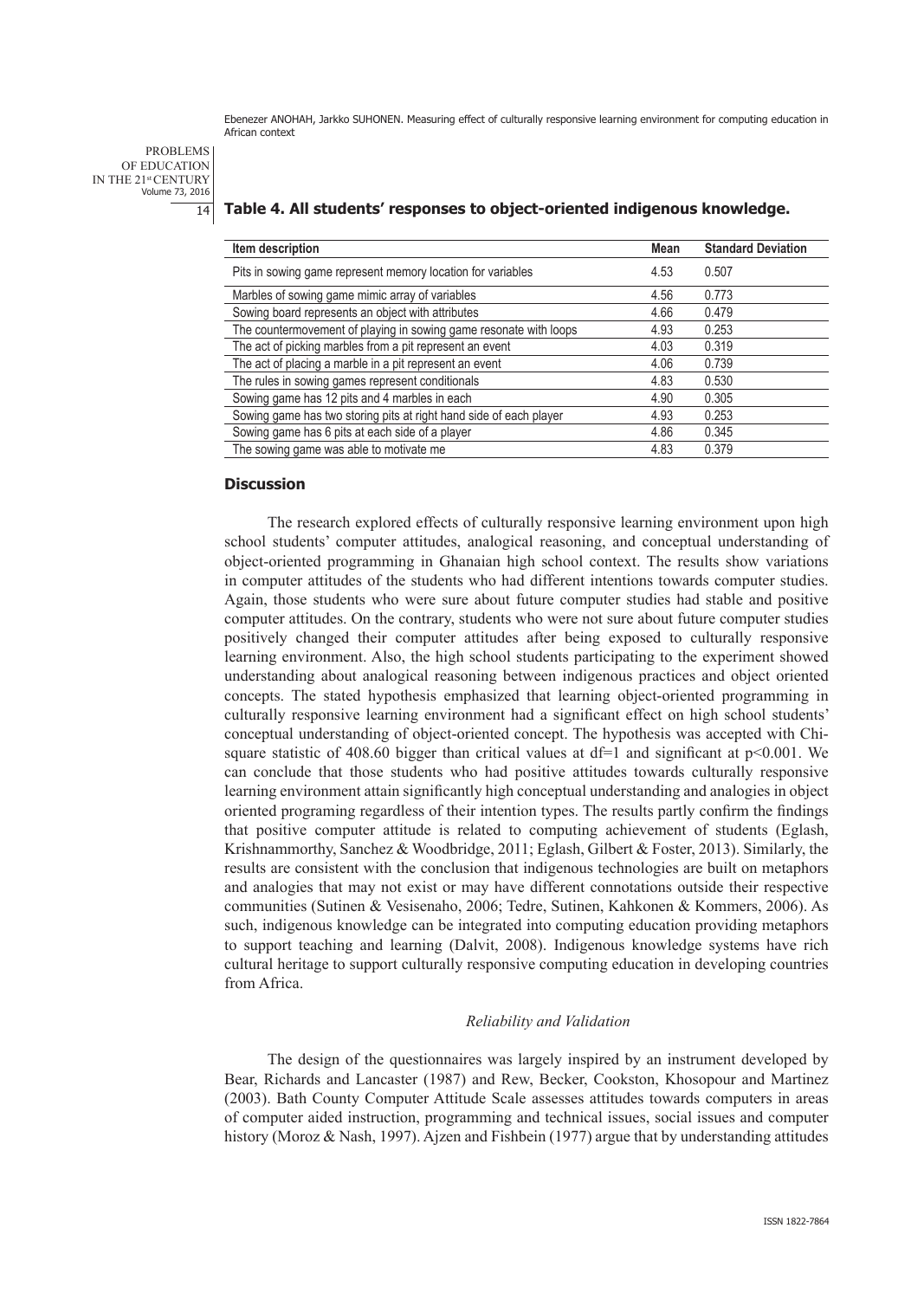> PROBLEMS OF EDUCATION IN THE 21st CENTURY Volume 73, 2016 15

towards something, one can predict individuals' pattern of responses to an object. Furthermore, when there is clear connection between an objective and any attitudes that are formed, the degree of predictability will be highest. If we understand students' attitudes towards computers, we should be able to predict computer related behaviors and choices (Ajzen & Fishbein, 1977). Several actions were taken to resolve threats to internal validity of the experimental design such as: *Testing* - the research avoided sensitizing participants to major topics about objectoriented paradigm. *Statistical Regression* – the students were not chosen for pretest on the basis of scores but rather intentions type. *Instrumentation* – there were no changes to calibration of measuring instrument for both pretest and posttest.

#### **Conclusions**

The research empirical evidence shows students' conceptual understanding to objectoriented paradigm and remarkable attitudinal change of some students who were not sure about computing studies after high school education. Surprisingly, these kinds of students expressed the desire that computer science was made an additional elective subject in the high school curriculum. In effect, if attitudes of less attractive students towards computing education are to change, we will need to introduce more culturally responsive learning environments. Exciting computing instruction should use learner's cultural background as foreknowledge to enhance conceptual understanding.

#### **References**

- Ajzen, I.., & Fishbein, M. (1977). Attitude-behavior relations: A theoretical analysis and review of empirical research. *Psychological Bulletin, 84* (5), 888.
- Ajzen, I., & Fishbein, M. (1980). *Understanding attitudes and predicting social behavior.* Englewood Cliffs, NJ: Prentice Hall.
- Babbitt, W., Lachney, M., Bulley, E., & Eglash, R. (2015). Adinkra mathematics: A research of ethnocomputing in Ghana. *Multidisciplinary Journal of Educational Research*, *5* (2), 110-135.
- Bear, G. G., Richards, H. C., & Lancaster, P. (1987). Attitudes toward computers: Validation of a computer attitudes scale. *Journal of Educational Computing Research, 3* (2), 207-218.
- de Beer, J., & Whitlock, E. (2009). Indigenous knowledge in the Life Sciences classroom: Put on your De Bono hats! *The American Biology Teacher*, *71* (4), 209-216.
- Breidlid, A. (2009). Culture, indigenous knowledge systems and sustainable development: A critical view of education in an African context. *International Journal of Educational Development*, *29* (2), 140-148.
- Champ, P. A., & Bishop, R. C. (2001). Donation payment mechanisms and contingent valuation: An empirical research of hypothetical bias. *Environmental and Resource Economics*, *19* (4), 383- 402.
- Dalvit, L., Murray, S., & Terzoli, A. (2008). The role of indigenous knowledge in computer education in Africa. In: *Learning to Live in the Knowledge Society, Volume 281 of the Series IFIP – The International Federation of Information Processing* (pp. 287-294). Springer.
- Diwu, C. T., & Ogunniyi, M. B. (2012). Dialogical *argumentation* instruction as a catalytic agent for the integration of school science with indigenous knowledge systems. *African Journal of Research in Mathematics, Science and Technology Education, 16* (3), 333-347.
- Eglash, R. (2007). Ethnocomputing with Native American design. In L.E. Dyson, M. Hendriks, & G. Stephend (Eds.). *Information Technology and Indigenous People* (pp. 210-219). IGI Global.
- Eglash, R., Krishnamoorthy, M., Sanchez, J., & Woodbridge, A. (2011). Fractal simulations of African design in pre-college computing education. *ACM Transactions on Computing Education*, *11* (3), 1-17.
- Eglash, R., Gilbert, J., & Foster, E (2013). Broadening participation: Toward culturally responsive computing education. *Communications of the ACM*, *56* (7), 33-36.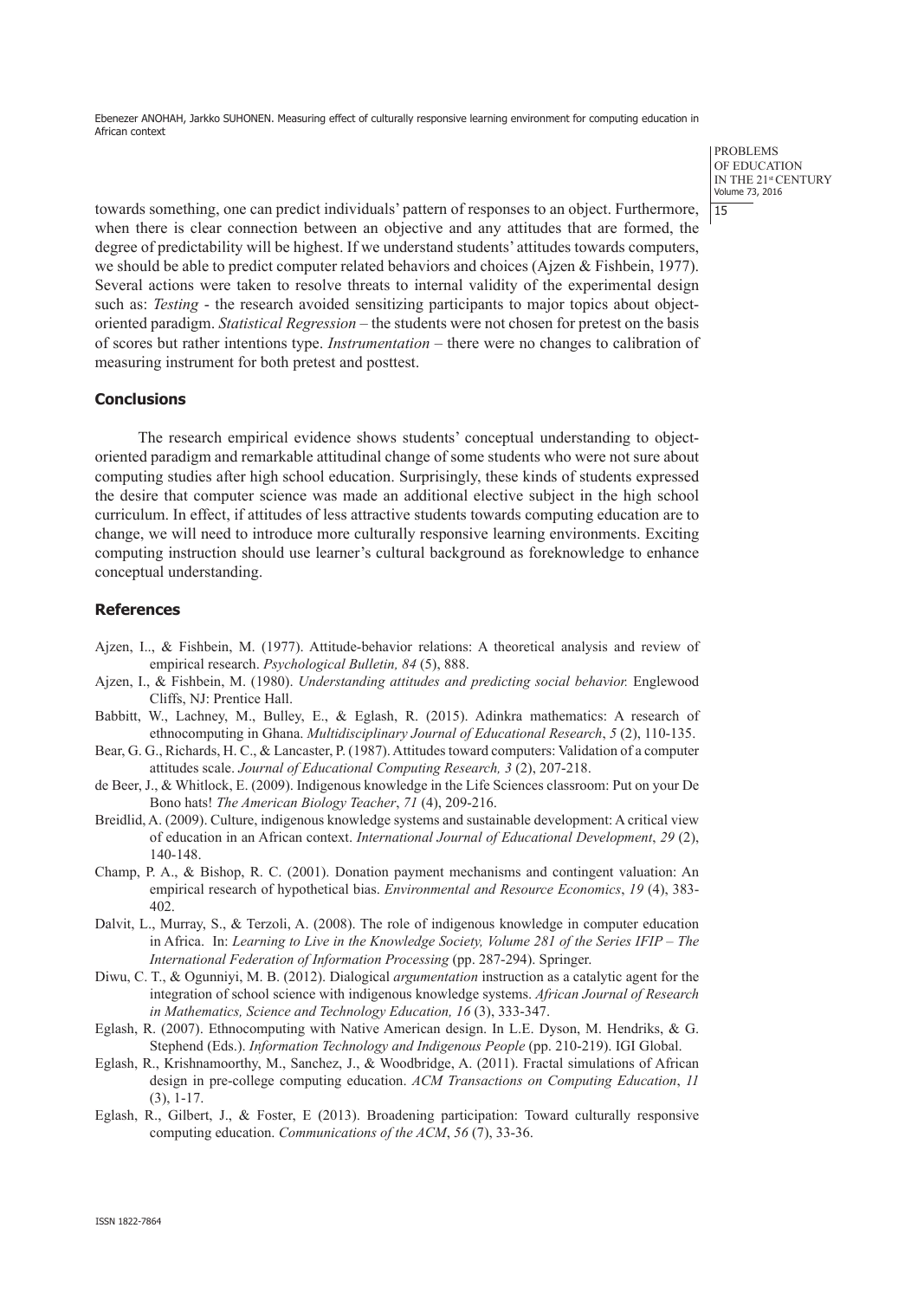PROBLEMS OF EDUCATION IN THE 21<sup>st</sup> CENTURY<br>Volume 73, 2016 16

- Erodogan, Y. (2009). Paper-based and computer-based concept mappings: The effects on computer achievement, computer anxiety and computer attitude. *British Journal of Educational Technology, 40* (5), 821-836.
- Erodogan, Y., Aydin, E., & Kabaca, T. (2008). Exploring the psychological predictors of programming achievement. *Journal of Instructional Psychology, 35* (3), 264.
- Eugene, W., & Gilbert, J.E. (2008). C-PAL: cultural-based programming for adult learners. In *Proceedings of the 46th Annual Southeast Regional Conference,* pp. 450-453.

Field, A. (2009). *Discovering statistics using SPSS*. Sage Publications Company.

- Gifford, C., Bley, J., Ajayi, D., & Thompson, Z. (2008). *Searching & game playing: An artificial intelligence approach to Mancala.* University of Kansas, Lawrence, KS.
- Johannesson, M., Liljas, B., & Johansson, P. O. (1998). An experimental comparison of dichotomous choice contingent valuation questions and real purchase decisions. *Applied Economics, 30* (5), 643-647.

Kawagley, A. O. (2006). *A Yupiaq worldview: A Pathway to ecology and spirit*. Waveland Press.

Kirk, R. E. (1982). *Experimental design*. John Wiley & Sons, Inc.

- Li, C. Z., & Mattsson, L. (1995). Discrete choice under preference uncertainty: An improved structural model for contingent valuation. *Journal of Environmental Economics and Management*, *28* (2), 256-269.
- Lipka, J., & Ilutsik, E. (2014). *Transforming the culture of schools: Yup¡ k Eskimo Examples*. Routledge, New York.
- Loomis, J., & Ekstrand, E. (1998). Alternative approaches for incorporating respondent uncertainty when estimating willingness to pay: The case of the Mexican spotted owl. *Ecological Economics*, *27* (1), 29-41.
- Lux, M., Kofler, C., & Marques, O. (2010). A classification scheme for user intentions in image search. In *CHI'10 Extended Abstracts on Human Factors in Computing Systems* (pp. 3913-3918). ACM.
- Margolis, J., Ryoo J. J., Sandoval, C. D., Lee, C., Goode, J., & Chapman, G. (2012). Beyond access: Broadening participation in High School Computer Science. *ACM Inroads, 3* (4), 71-78.
- Moroz, P. A., & Nash, J. B. (1997). Bath county computer attitude scale: A reliability and validity scale. In *Annual Meeting of the American Educational Research Association,* pp. 1-11.
- Naidoo, P. D., & Vithal, R. (2014). Teacher approaches to introducing indigenous knowledge in school science classrooms. *African Journal of Research in Mathematics, Science and Technology Education, 18* (3), 253-263.
- Owuor, J. (2008). Integrating African indigenous knowledge in Kenya's formal education system: The potential for sustainable development. *Journal of Contemporary Issues in Education*, *2* (2), 21-37.
- Poo, D., Kiong, D., & Ashok, S. (2007). *Object-Oriented Programming and Java*. Springer Science & Business Media.
- Prokop, P., Tuncer, G., & Chuda, J. (2007). Slovakian students' attitudes toward biology. *Eurasia Journal of Mathematics, Science and Technology Education, 3* (4), 287-295.
- Sutinen, E., & Vesisenaho, M. (2006). Ethnocomputing in Tanzania: Design and analysis of a contextualized ICT course. *Research and Practice in Technology Enhanced Learning*, *1* (3), 239-267.
- Rhoads, T. R., & Hubele, N. F. (2000). Student attitudes toward statistics before and after a computerintegrated introductory statistics course. *IEEE Transactions on Education*, *43* (2), 182-187.
- Tedre, M., Sutinen, E., Kähkönen, E., & Kommers, P. (2006). Ethnocomputing: ICT in cultural and social context. *Communications of the ACM, 49* (1), 126-130.
- Tuysuz, C. (2010). The effect of the virtual laboratory on students' achievement and attitude in Chemistry. *International Online Journal of Educational Sciences, 2* (1), 37-53.

Zaslavsky, C. (1999). *Africa Counts: Number and pattern in African cultures.* Chicago Review Press.